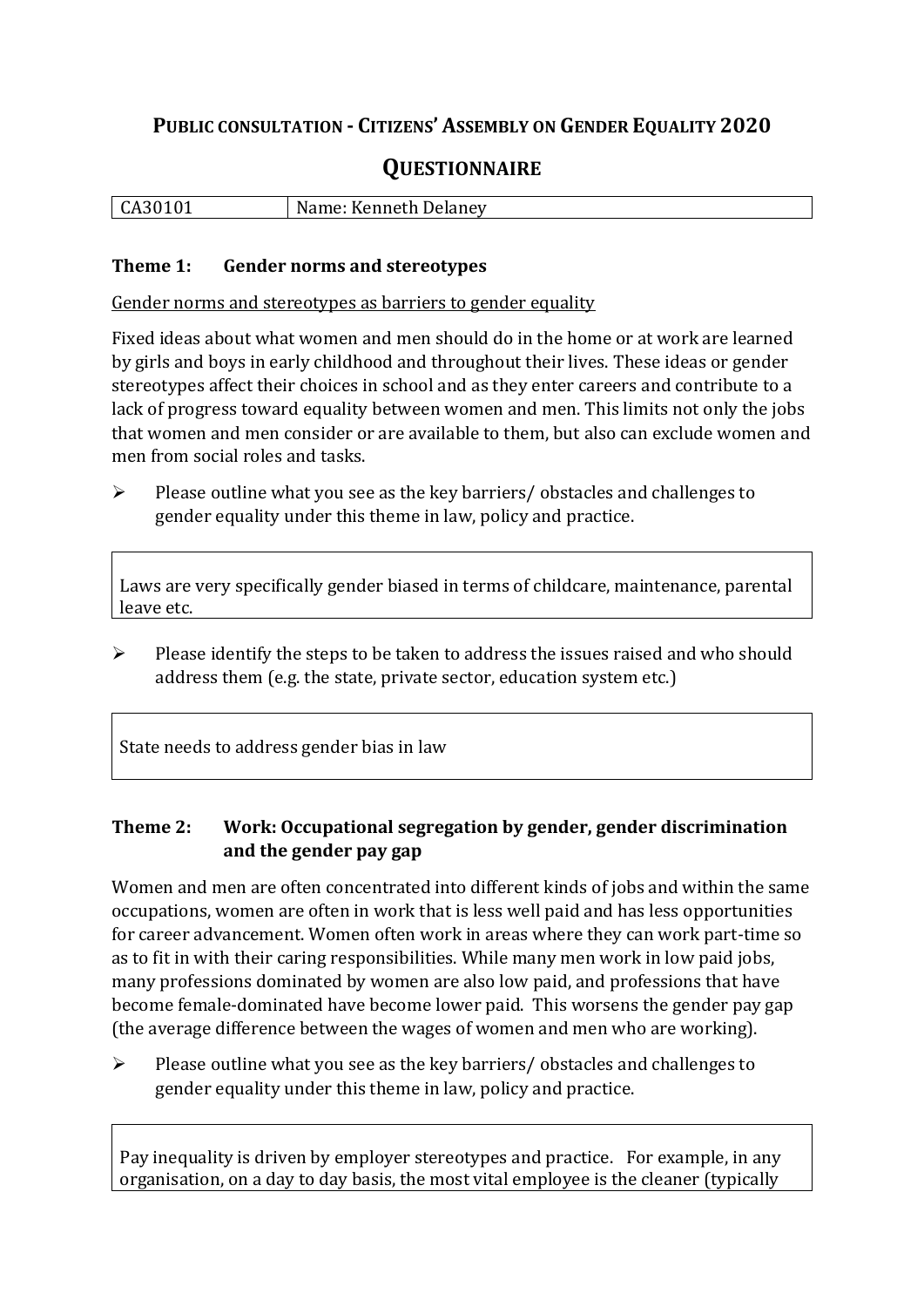female and very low paid). The least important employee is the CEO. Decisions can easily be made by a group of informed employees. (Typically the CEO is male and ridiculously overpaid). Only state law can reverse this pay inequality.

 $\triangleright$  Please identify the steps to be taken to address the issues raised and who should address them (e.g. the state, private sector, education system etc.)

Private sector needs to address this inequality. But, it cannot do so without state driven law on the value of work.

## **Theme 3. Care, paid and unpaid, as a social and family responsibility**

Care -- the social responsibility of care and women and men's co responsibility for care, especially within the family

Women remain disproportionately responsible for unpaid care and often work in poorly paid care work. For working parents or [lone parents,](https://aran.library.nuigalway.ie/bitstream/handle/10379/6044/Millar_and_Crosse_Activation_Report.pdf?sequence=1&isAllowed=y) balancing paid work with parenting and or caring for older and dependent adults presents significant challenges. Women are [most disadvantaged by these challenges,](https://eige.europa.eu/gender-equality-index/game/IE/W) yet men also suffer from lack of opportunities to share parenting and caring roles. Despite recent legislation and policy initiatives to support early years parental care, [inequalities in the distribution of unpaid](https://www.ihrec.ie/app/uploads/2019/07/Caring-and-Unpaid-Work-in-Ireland_Final.pdf)  [care](https://www.ihrec.ie/app/uploads/2019/07/Caring-and-Unpaid-Work-in-Ireland_Final.pdf) continue between women and men. The cost of childcare has been identified as a particular barrier to work for women alongside responsibilities of caring for older relatives and dependent adults.

➢ Please outline what you see as the key barriers/ obstacles and challenges to gender equality under this them in law, policy and practice.

The problem is that unpaid care is largely unpaid and not recognised as employment! Care of dependants is a vital role in society and is often full time 'employment' in itself.

➢ Please identify the steps to be taken to address the issues raised and who should address theme (e.g. the state, private sector, education system etc.)

State needs to recognise care of dependants as vital, social employment and pay carers for the value of the work done on behalf of the state. This could be further enhanced and emphasised by recognising, and remunerating, this work as more valuable than long-term unemployment.

### **Theme 4: Women's access to, and representation in, public life and decision making**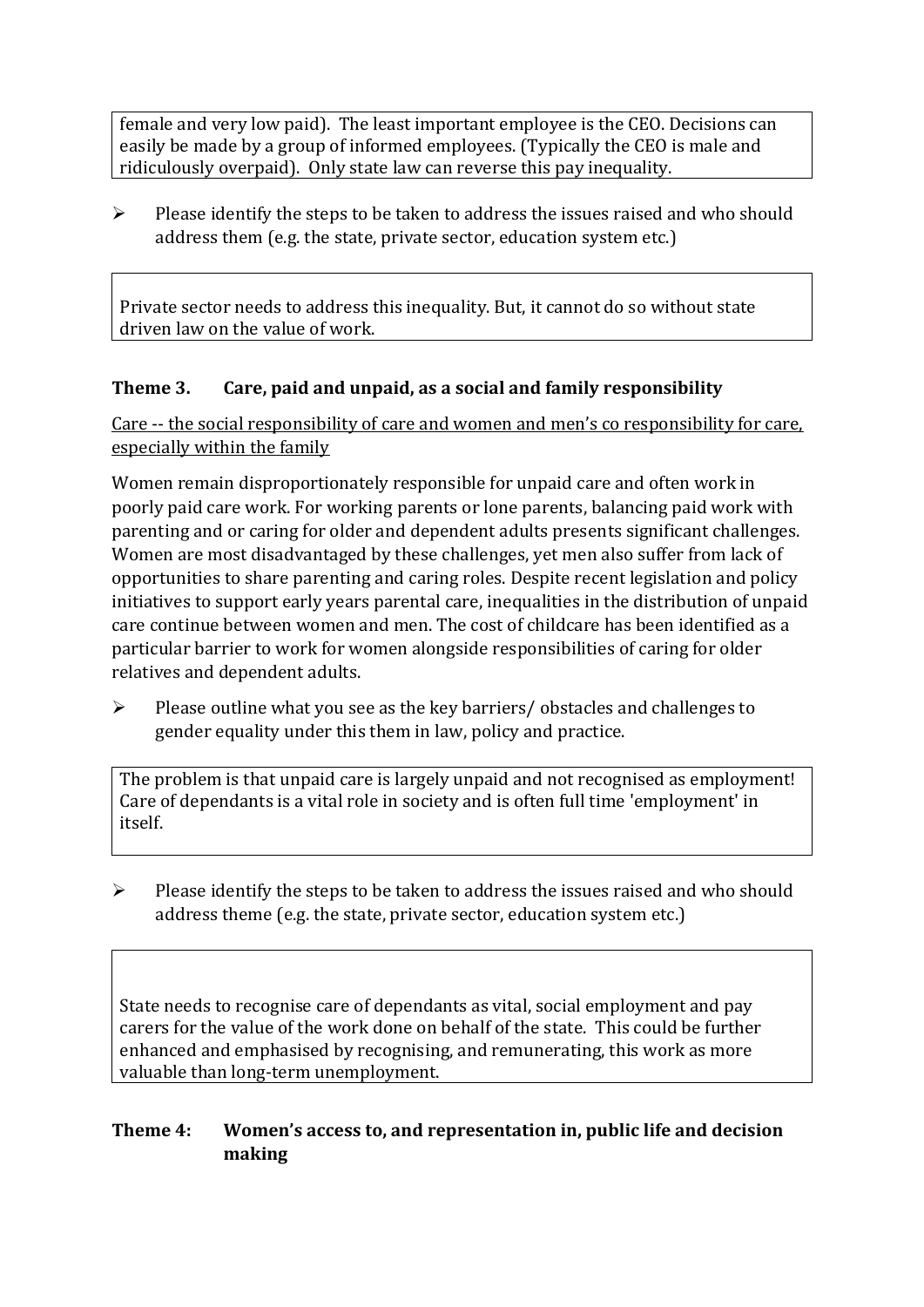Ensure women's participation and representation in decision-making and leadership in the workplace, political and public life

Women are systematically underrepresented in leadership in [economic](https://eige.europa.eu/gender-equality-index/2019/compare-countries/power/2/bar) and [political](https://eige.europa.eu/gender-equality-index/2019/compare-countries/power/1/bar)  [decision-](https://eige.europa.eu/gender-equality-index/2019/compare-countries/power/1/bar)making. Despite the introduction of a candidate gender quota (through the system of party funding) for national political office, and [initiatives](https://betterbalance.ie/) to support women's access to corporate decision-making roles, men continue to dominate leadership positions. There are also issues to be considered around how media represents women and men.

➢ Please outline what you see as the key barriers/ obstacles and challenges to gender equality under this theme in law, policy and practice.

The key barrier is social stereotyping, reinforced by media, and enshrined in a Constitution written primarily by men.

➢ Please identify the steps to be taken to address the issues raised and who should address them (e.g. the state, private sector, education system etc.)

State should consider the role and employment of a politician. The concept of 'winning' an election and losers are effectively unemployed is a male concept. Political life would be more inclusive if politicians were continuously employed in local 'clinics' as liaison officers between civilians and state bodies, as well as private sector bodies (eg publicly writing to an organisation which has mistreated a citizen). The profile gained from this work would help to inform the election process of the value of local representatives.

### **5. Where does gender inequality impact most?**

To conclude we would be interested in your response to the following question: In which area do you think gender inequality matters most?

Please rank the following in order of importance, 1 being the most important:

| Paid work                |   |
|--------------------------|---|
| Home & family life       | 4 |
| Education                | 5 |
| Politics and public life | 3 |
| Media                    | 6 |
|                          |   |

• Caring for others 1